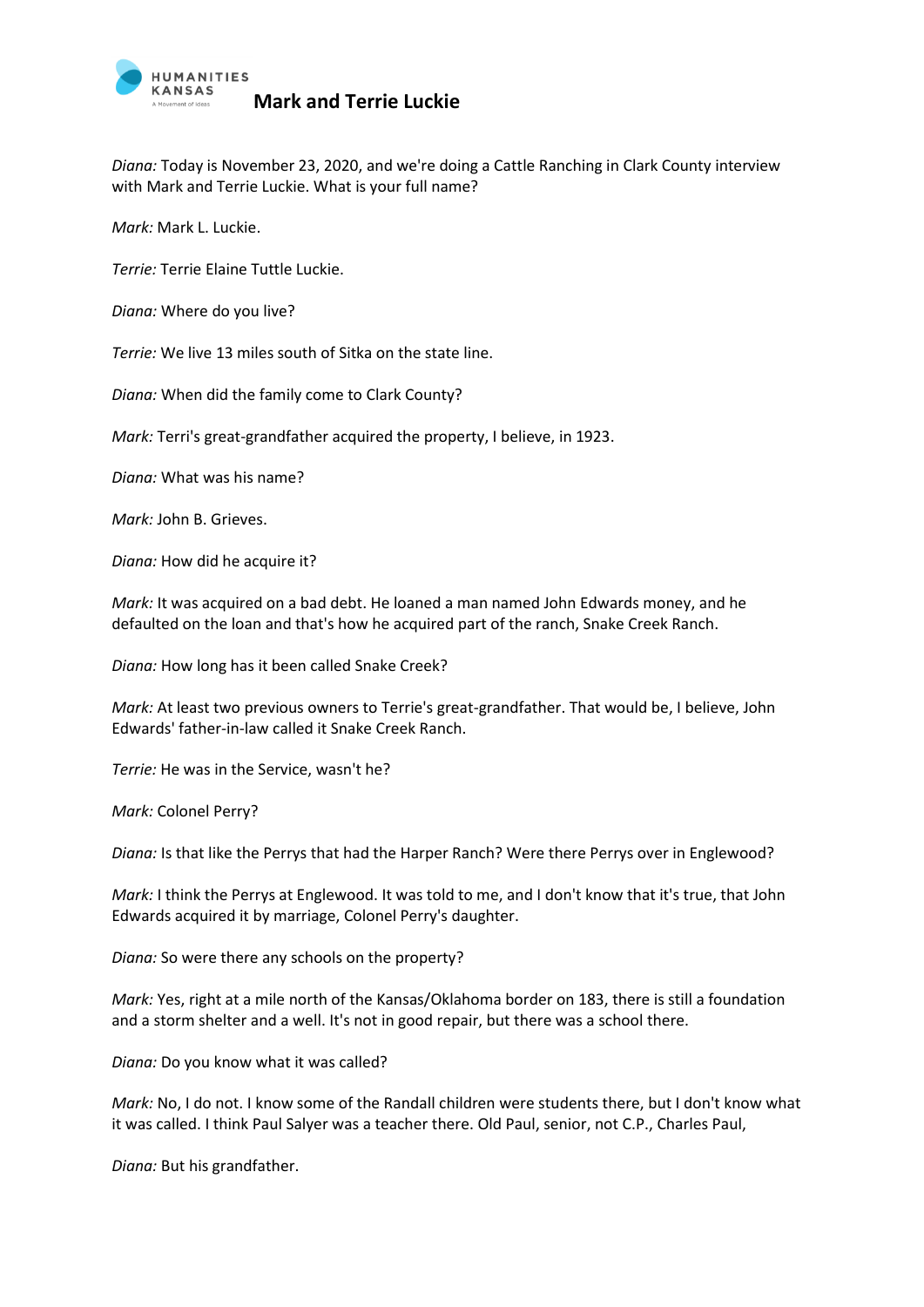

*Mark:* Yes.

*Terrie:* And what was the story someone told us about how Paul showed the kids how to do math and add by rolling dice and adding up the dice?

*Mark:* Sounds reasonable.

*Diana:* Yeah, it's a good way to learn. So is the headquarters at the same place that it was?

*Mark:* As far as we know.

*Diana:* Do you know how many acres it was originally?

*Mark:* I do not.

*Diana:* And have you acquired acres since the original?

*Mark:* When I joined the family in '74, it was told to me that it was 17,000.

*Diana:* Is it all...

*Mark:* it's continuous.

*Diana:* And it's all grass.

*Mark:* No. There's about 2,500 acres of farmland, 2000 acres of farmland.

*Diana:* So what are the crops that are grown? They've been the same?

*Mark:* Wheat, forage for the cattle, milo, alfalfa... Not necessarily still grown, but in the years past.

*Terrie:* Some was grown for the horses that were used too.

*Mark:* There was a barn there that was built of cement and concrete, and it looked like it was hand poured, it was crude at best, but inside there were, I think, about 20 stalls that housed workhorses. And when I moved there in '74, '75, there was still harness.

*Diana:* What would they have used as workhorses? Would they use like Percherons or something like that or mules?

*Mark:* Yeah, I have no idea.

*Diana:* My grandfather used to use mules, so that was very common. So what type of livestock?

*Terrie:* I think we have bill of sale from my grandfather, in the Dirty Thirties he went back and he leased it to Pearl Abell, I think, and sold his cattle.

*Mark:* He sold the cows, calves, and it specifically called for X number of cows and X number of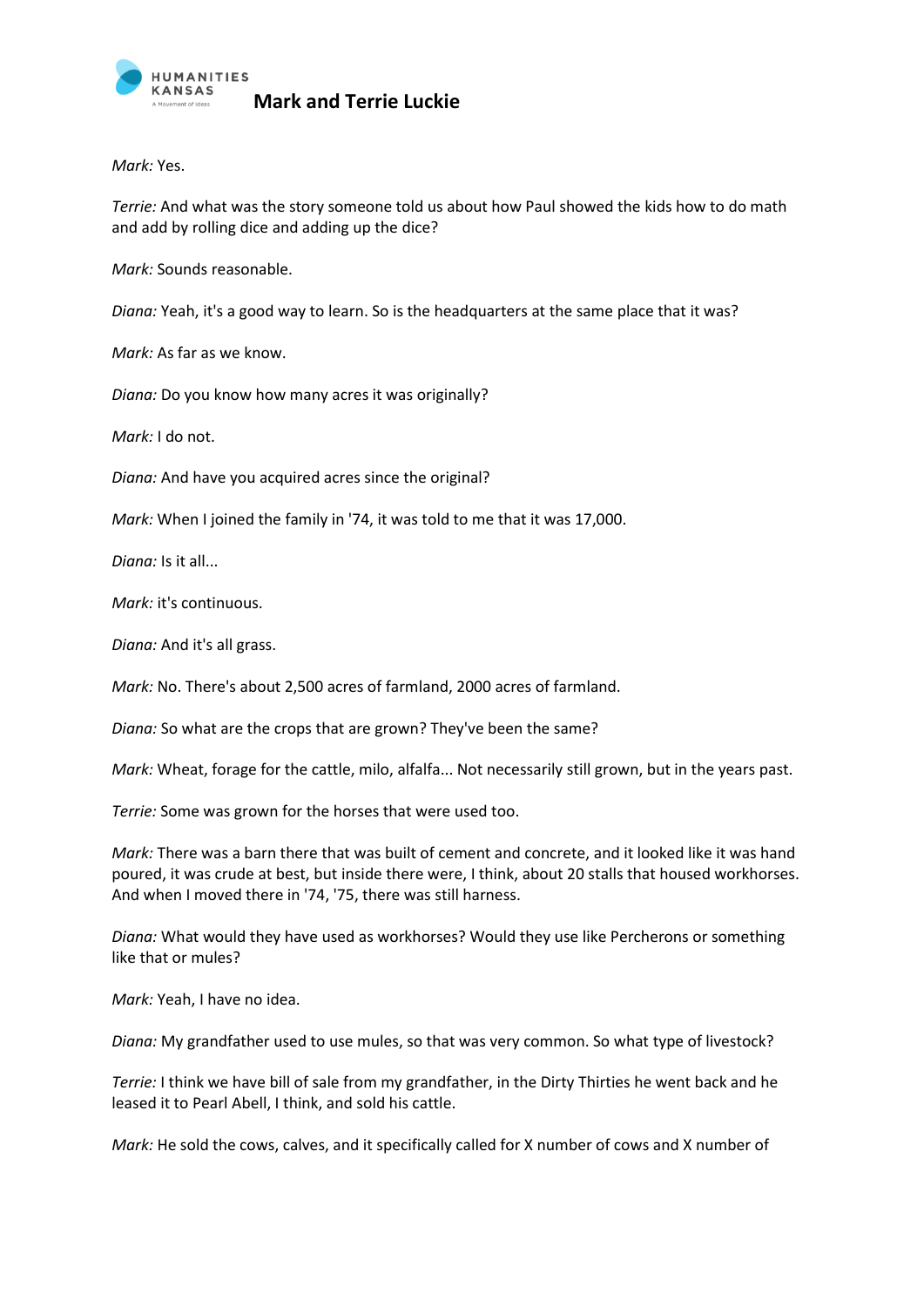

calves, X number of workhorses, X number of milk cows. It showed the whole inventory and we've still got that contract.

*Diana:* So was there a specific breed of cattle that they grew?

*Mark:* At that time Terrie's grandfather had Polled Herefords, because there's pictures. That the only reason I know there were Polled Herefords.

*Diana:* So they've gone through a whole bunch of different types of animals through the years. Do you have a different breed now that is very common?

*Mark:* Most of ours are Angus based, yes.

*Diana:* So tell me about the land. What's the geography of the land?

*Mark:* Rolling sand, with some harder ground, but most of it is rolling sand hills.

*Diana:* Right on the river. Do you have a lot of tamarix?

*Mark:* No, we're a mile and a half off the river.

*Diana:* Did they grow a lot of a garden?

*Mark:* I have no idea.

*Diana:* Did you hire outside help, did they use....

*Mark:* There were houses all over. We have a pasture called the Yellow House Pasture, a pasture called the Brown House. We have a pasture called the Reed, and it would go back and in the Reed Pasture, there is a windmill with a concrete base around it.

*Mark:* This concrete base said, "Reed Brothers, Fourth of July 1919." Frank Reed, who was the welder in Ashland for forever, brought his aunt out there and she said she remembers that and she pointed to the northeast and said, "I used to play with some kids over the hill in that direction." For the life of me, at that time, I could not remember. I couldn't get that together. But it happened to be where there's an old foundation and a windmill! I'm sure, you know, putting two and two together, if Auntie said that, "I used to play with kids over the hill," and she pointed in the right direction...

*Mark:* And there were people that lived in the garage.

*Terrie:* Yeah, we converted an old building into a garage, but people lived it. There was plumbing in it. The Nicholson House and then, of course, the Stegman House, I remember, had people that worked on the ranch. And then in Oklahoma, there was a homestead...

*Mark:* The Richardson place, and I don't know when he acquired that.

*Terrie:* How far away was that?

*Mark:* A mile?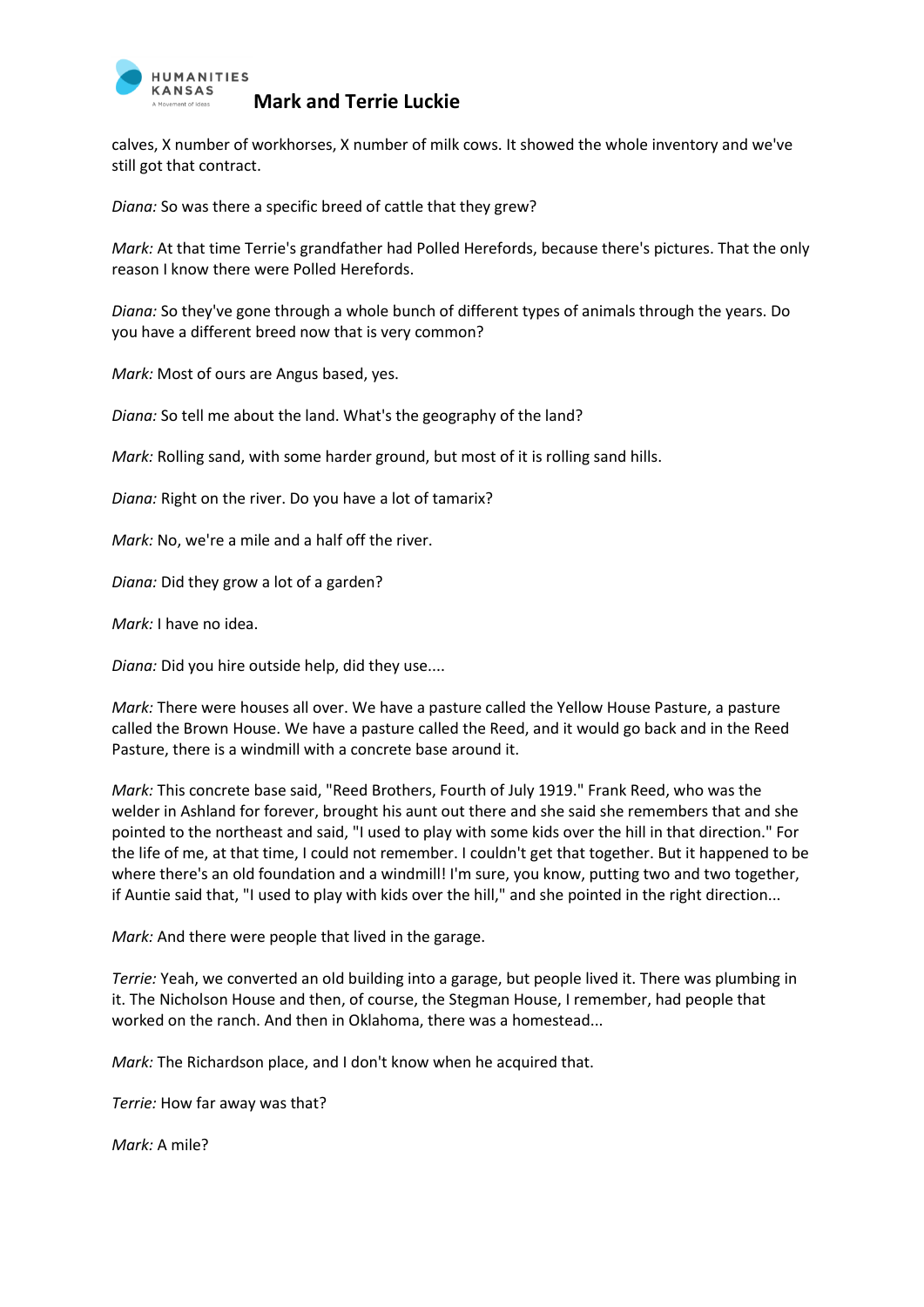

*Diana:* So was that part of their pay, was to have a place to live?

*Mark:* No, I just don't think that they could... it was the time of horse and buggy, right? I just don't think people traveled to go to work. I think they got up and walked out the door. Yeah. And I'm sure they probably got the whole sum of a dollar a day or whatever.

*Terrie:* When I was a child, we used to have people that would drive through our driveway, and it is because their dad used to work here and now he's in his 70s and he wanted to see where he used to work. That happened all the time. That doesn't happen much anymore.

*Mark:* There was one family that stopped in the last six months and said, "My great-grandfather worked on this ranch."

*Diana:* So is half of the ranch in Oklahoma and half of it in Kansas? Or has it just expanded.

*Mark:* No, the Richardson Place is basically 200, 300 acres, and it was in Oklahoma at that time. The rest of it is in Kansas, and it's the first two miles north and south in Kansas and half of it is about Highway 183. So there's half on each side of the highway, it's basically two miles north and south and 14 miles east and west.

*Diana:* So about how many cattle do you run now?

*Mark:* Oh, our cow herd will consist of about 900.

*Diana:* Are you cow/calf or steers?

*Mark:* Both. Backgrounding and cow/calf both.

*Diana:* Do you keep a lot from one year to the other, or do you...

*Mark:* We'll keep a cow until she's 10 or 11 years old. She'll start production as a two-year-old. She'll start raising a calf.

*Diana:* So what type of things do you use to feed them? Do you just give them grass or do you hay a bunch?

*Mark:* We don't use a lot of hay. They will get hay if the ground is covered, otherwise they get protein cubes and fresh water.

*Diana:* So do you start the cattle from calves and then take them all the way and finish them out before you go to the sale?

*Mark:* That is correct, but we don't go to the sale. We sell them... most of our cattle are sold through U.S. Premium Beef right now. Actually, we own them until they are slaughtered. Yeah.

*Terrie:* But is has been other ways, too.

*Diana:* Do you purchase cattle from buyers and bring them in or do you...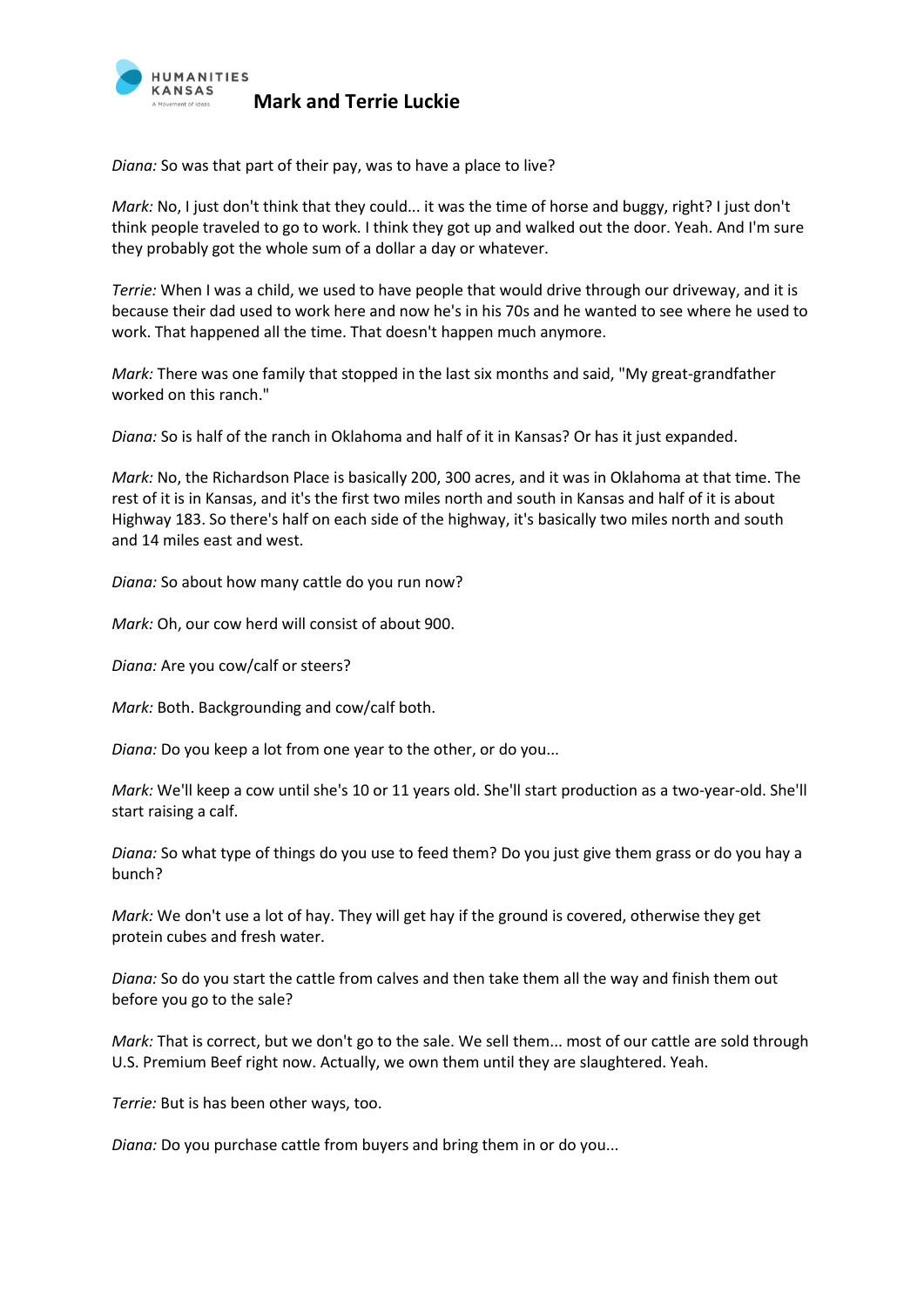

*Mark:* Yes, we do. Those will end up being backgrounded and grown and then sent to the feed yard. They'll be finished there and go to slaughter.

*Diana:* Do you do a lot of A.I.?

*Mark:* We artificially inseminate our first-calf heifers, and that's all we usually artificially inseminate. We synchronize them, and A.I. them one time and then turn them in with the bulls and the bulls get their shot at them one time and then in 45 days we will pregnancy test them. Then the rest of them that did not breed and will go to the feed yard.

*Diana:* Are you establishing your own feed yard now? You said that you kind of have the whole gamut from start to finish?

*Mark:* We're talking about a grow yard right now.

*Diana:* So how do you work cattle? I mean, like branding and doctoring?

*Mark:* Most of the time, we run calves through a calf cradle. We have corrals centrally located within... the corrals are located like at the corner of three pastures or four pastures, there'll be a set of corrals, and there's five sets of corrals on the ranch.

*Diana:* So it's not very far that you have to take a group of cattle to actually...

*Mark:* A mile and a half or two miles.

*Diana:* Do you brand and doctor and...

*Mark:* We castrate and vaccinate. Most of the cow/calf deal, you don't have to "doctor". It's only the purchased cattle and the calves when we wean that will have a small amount of sickness but most of the sickness that we have are purchased cattle.

*Diana:* Do you have a small death rate from those?

*Mark:* Oh, it's like one percent.

*Diana:* When you work cattle, do you bring in extra crew?

*Mark:* Sure, we hire out.

*Diana:* And then they do most of the doctoring for you? How does that work?

*Mark:* We have cowboys that we've hired on a daily basis that take care of the cattle.

*Diana:* Then you bring in extras for when you...

*Mark:* When we're working calves, when we're processing calves that are nursing their mothers, yes, we'll bring those people in.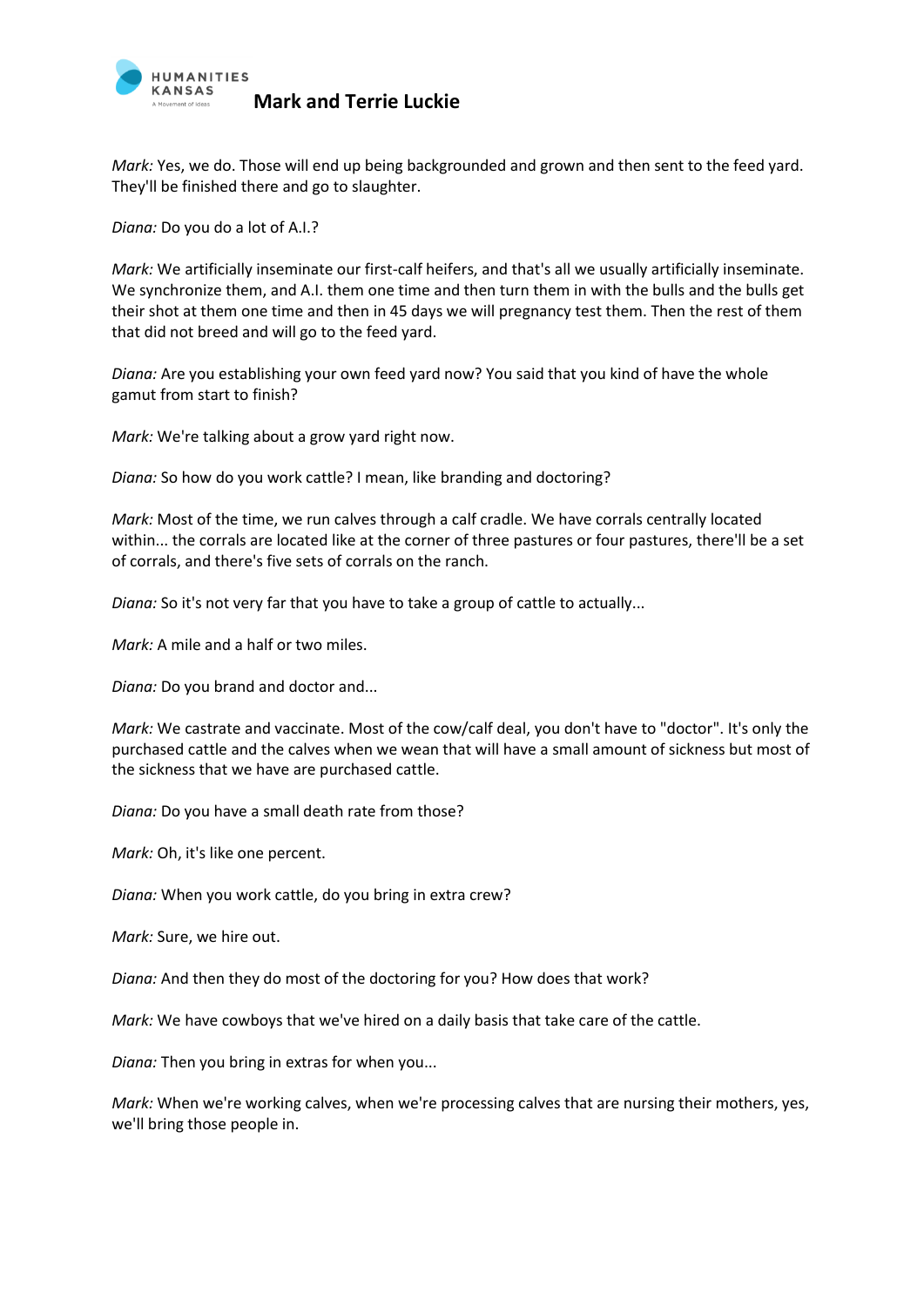

*Diana:* So how have the cattle that you raise changed from when you first started, like back when you first joined the ranch? Are they a different size?

*Mark:* They are bigger. I would say most of the cows in 1974 or '75, most of the cows in good condition would weigh 1,000 or 1,050. Most of our cows now will weigh 1,300 or 1,400, and that's something that we strive to make smaller. We don't need a 1,400-pound cow that takes more to feed them, takes more grass.

*Diana:* Do they have larger calves?

*Mark:* Yes, they do. We weaned some steer calves the other day off of their mothers that weighed 722 pounds. I can remember the first time that we ever had a set of calves weigh 500. So that's a lot of difference, that's a lot of pounds.

*Diana:* So you breed them to be bigger. Are you working for a specific market when you sell them?

*Mark:* Hanging on the rail, yeah. The beef market.

*Diana:* And to be Choice, or a high-grade type of cattle.

*Mark:* Yes.

*Diana:* Do you plant stuff still? Do you do wheat and that type of crop? Do you harvest yourself or do you bring combines in?

*Mark:* The last couple of years, we have used triticale as a forage, and then when it got more mature, headed out, then we would chop it for silage and put it in a silo or in a plastic bag and then that is our winter forage for livestock.

*Diana:* So does triticale have a better nutrition count?

*Mark: It's sheer volume. It grows faster than wheat.* 

*Diana:* And taller? Doesn't it have a bigger head or something?

*Mark:* Oh, we're not worried about the head; we're not worried about the grain in the head. We're more worried about pounds of forage. Two years ago, we had some triticale. It was an exceptional year, but we had some triticale make 14 tons to the acre. This year, ours made seven tons to the acre.

*Diana:* So how long does that last when you're feeding it out to your cattle?

*Mark:* You know, like a cow would get three percent of her body weight, up to 40, probably up to about 40 pounds a day. So, you're using the number of cattle times 40 pounds, and then your yearlings that you're growing, they'll get about three percent of their bodyweight, so let's say they weigh six. That's 18 pounds. And then you can put a little grain with it and make it a little nicer. And even if you don't have wheat pasture, you can get along for a long time.

*Diana:* Do you usually use wheat pasture?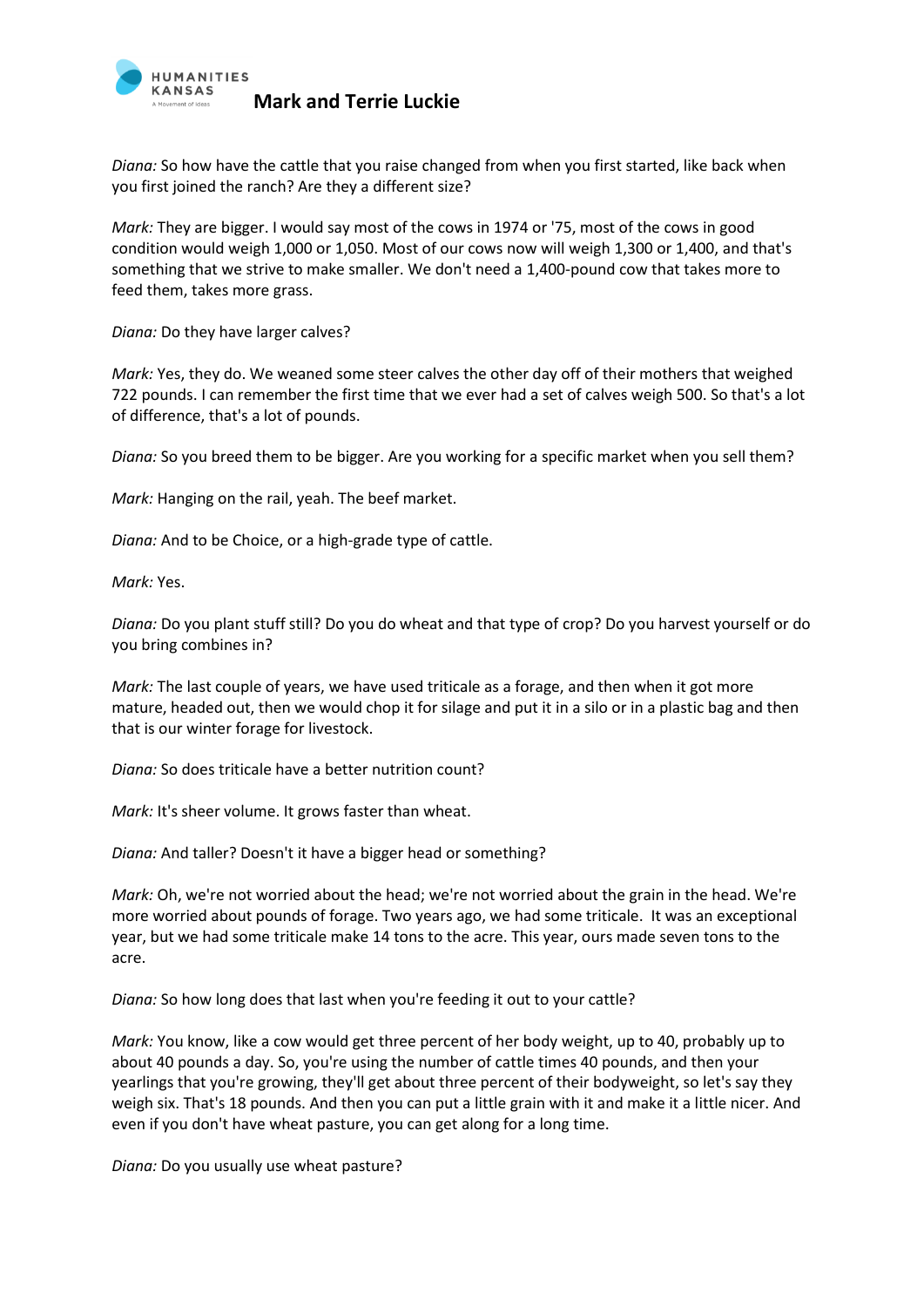

*Mark:* Yes, or we use triticale as pasture.

*Diana:* Because it works pretty much the same.

*Mark:* Yes.

*Diana:* Do you feed your cattle in the morning or in the evening?

*Mark:* Sometimes both.

*Diana:* Depending on the weather?

*Mark:* No, it has more to do with... Well, we have 167 heifers at the house. The reason we're feeding them twice a day is because of the volume, the bunks won't hold the volume. So it's just a... We don't want to pour it out on the ground. So, yeah, we're feeding them twice a day.

*Diana:* So when do you calve?

*Mark:* March or April, usually.

*Diana:* Do you have any trouble with weather then? Do you bring them in to a special place?

*Mark:* Only the first-calf heifers.

*Mark:* Do you have a good percentage of live calves?

*Diana:* A good percentage? I would say so, yes.

*Diana:* You don't lose very many a year?

*Mark:* There has been one year, out of 40 some years that I've watched heifers, that I had a 100% death rate. One year. If they can die, they will. Just strange things happen.

*Diana:* Yes, it does. The ranch would have been around when there was the Depression. Did the Depression have any effects on the operation?

*Terrie:* Yes, it did. Enough that my grandfather went back to Bartlesville, he was in the oilfield before he inherited the ranch on a whim. Before that, he had done some major, what would you call it?

*Mark:* He was a wildcatter.

*Terrie:* He worked on the infrastructure. The original buildings were the calf shed, the shop and the barn, and then he built a grainery, a long machine shed and the house.

*Mark:* And the bunk house.

*Diana:* The two story brick house?

*Terrie:* Yes, and the bunk house, too.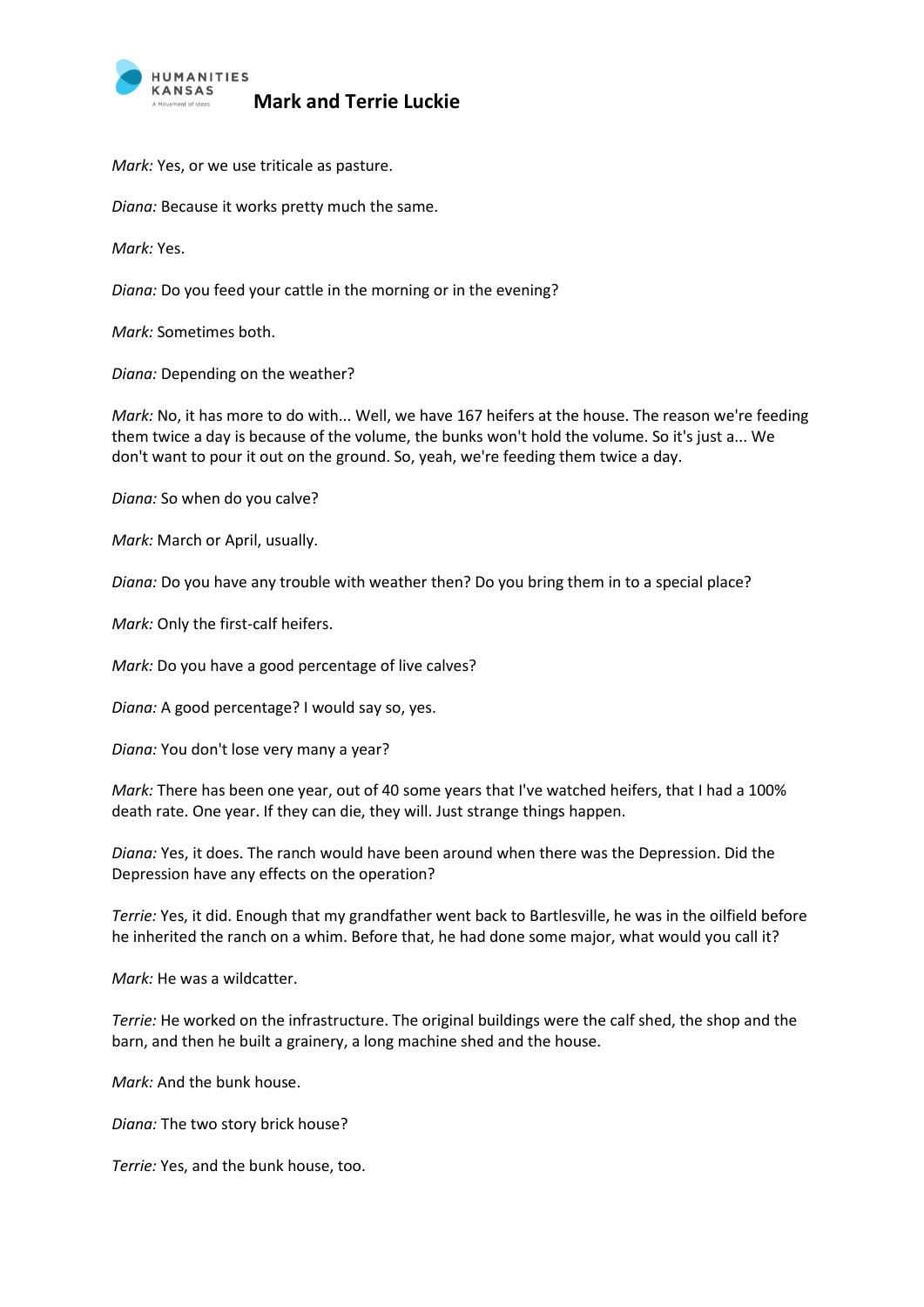

*Diana:* And when would that have been? What year?

*Terrie:* In the 20s.

*Mark:* He built the house in '27.

*Terrie:* The buildings were built by a Seventh Day Adventist. My dad used to say it made him mad that they wouldn't work on Saturday. Since he was in the oilfield, he could run his oilfield trucks to the train at Sitka and pick up the building supplies and bring them the 14 miles, on probably not very good roads back then.

*Terrie:* We ought to list at least some of the people that used to lease the ranch.

*Mark:* You mean after P.G. Abell was finished with it?

*Terrie:* Earl Alexander rented it, or leased it, and then Jim Barth, Jim Bisel, George Broadie, Raymond Broadie, Julian Clawson, Less Cooper, Harold Daily, Charles Davis, Glenn Nicholson, Bob Rohrer, Charlie Rohrer, C.E. Rohrer, Tom Salyer, and Denny and Gabe Stegman.

*Diana:* Did they rent all of the ranch or just portions of it?

*Mark:* They rented pastures, and I don't know how they got separated or split up or who got what and why or how. I think Gabe started working for Earl Alexander, is that not correct?

*Terrie:* I'm not sure.

*Mark:* And that's how he got on the ranch. Well, when Earl was done with it, I think Gabe got an opportunity to rent some farmground.

*Diana:* So where Stegmans lived, was that part of the ranch, right there on the highway?

*Mark:* Yes.

*Diana:* I want to go back to a question on cattle. In the early days, did they market them, bring them to Sitka? Do you know? Or did they take them to Buffalo?

*Mark:* I think Sitka had a railroad before Buffalo did, so probably there.

*Diana:* And they had cattle pens there?

*Mark:* Yeah, I would think that they would have been put on railcars and taken out that way.

*Diana:* Besides cattle, did they have sheep or hogs or lots of horses?

*Mark:* There is a pasture on the ranch that they call the Sheep Pen and there was woven wire around it. I don't know who ran the sheep, or if there were sheep there, and I don't know when they ran the sheep. So, yes, I think there were sheep there. But when, or who? No telling, it was long before my time.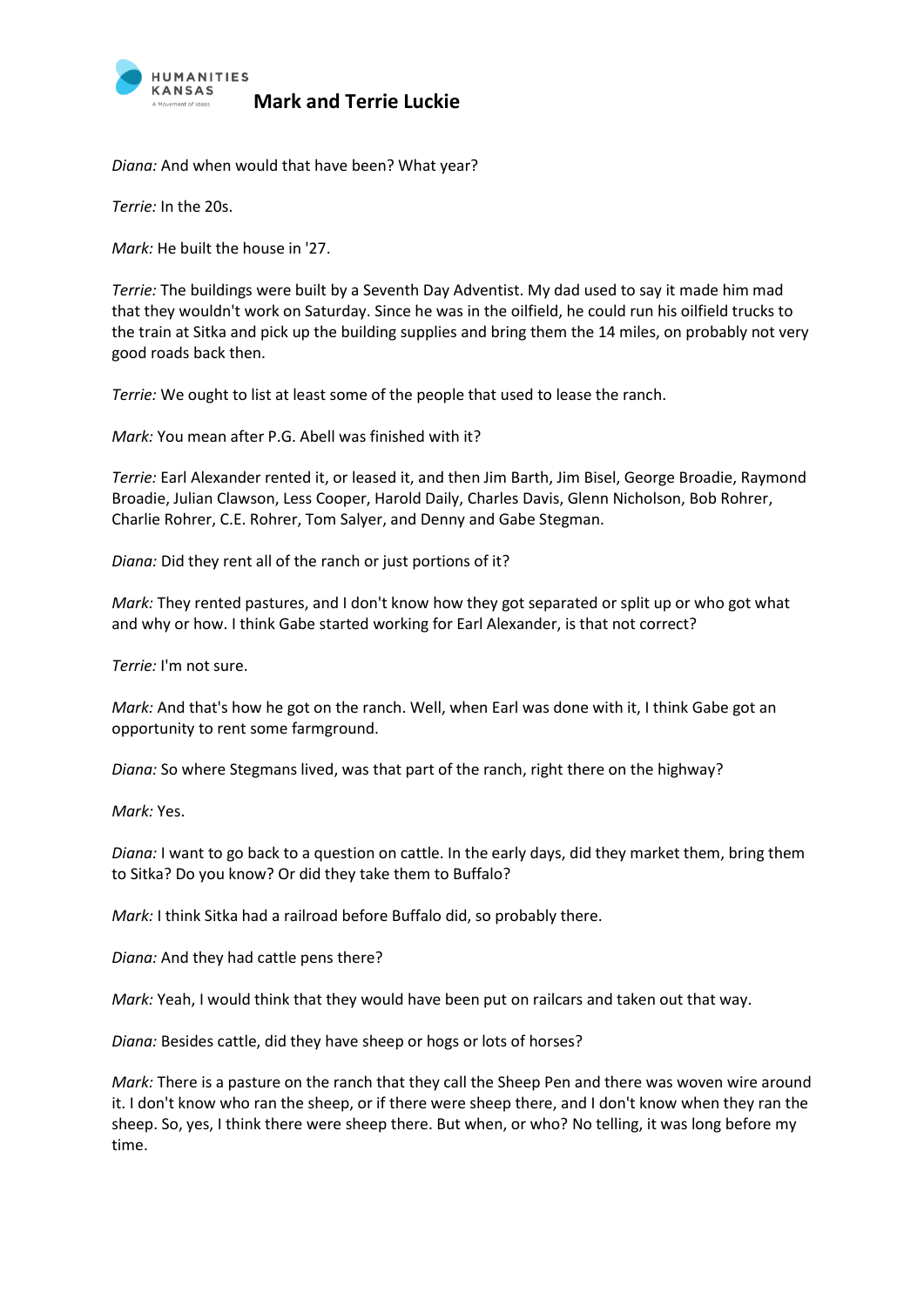

*Diana:* When would they have brought the land back into the family, where the family actually started to run it again?

*Terrie:* Well, Dad ran part of it, but he was one person. He came back after he quit college and he and Mom got married.

*Mark:* He came out here in 1954 or '55?

*Terrie:* They got married in 1955. They'd both grown up in Topeka, but they thought they would give it a shot. And so he came out here and I was born in '56.

*Diana:* So he was interested in trying his hand at ranching and he was pretty successful at that, right?

*Terrie:* Well, he... it had been kind of neglected, I guess you would say, and so he did a lot of maintenance work, I would say. And then, you know, he built his equipment. He started out with a tractor with no cab. Back then you had a sun bonnet, if you were lucky.

*Diana:* Was he mechanically inclined?

*Terrie:* He was pretty well self-taught. He taught himself to weld. He just, he enjoyed it, you know, from being a city kid and going to western Kansas, he didn't do badly.

*Diana:* Was he in the service?

*Terrie:* No, he was kind of in- between. He graduated from Topeka High School in 1950.

*Diana:* Then did he go back to school there, to Topeka, to college?

*Terrie:* Oh, he tried K.U. for a while and he tried K-State. Then he went out to the University of Wyoming. He went out with a friend one summer and stayed for the winter.

*Diana:* So how did your parents meet?

*Terrie:* At school.

*Diana:* So they were like high school sweethearts. Did your mother have a job outside the home or was she...

*Terrie:* Not here. When she lived in Topeka, she worked for Southwestern Bell.

*Diana:* As an operator or secretary?

*Terrie:* Secretary.

*Diana:* And then she became a ranch wife. Was she involved in any community activities? Were they a part of organizations and things to help?

*Terrie:* You know, 20 miles in the country was just a little far. You know, she would go to church on Sunday, and that was probably it.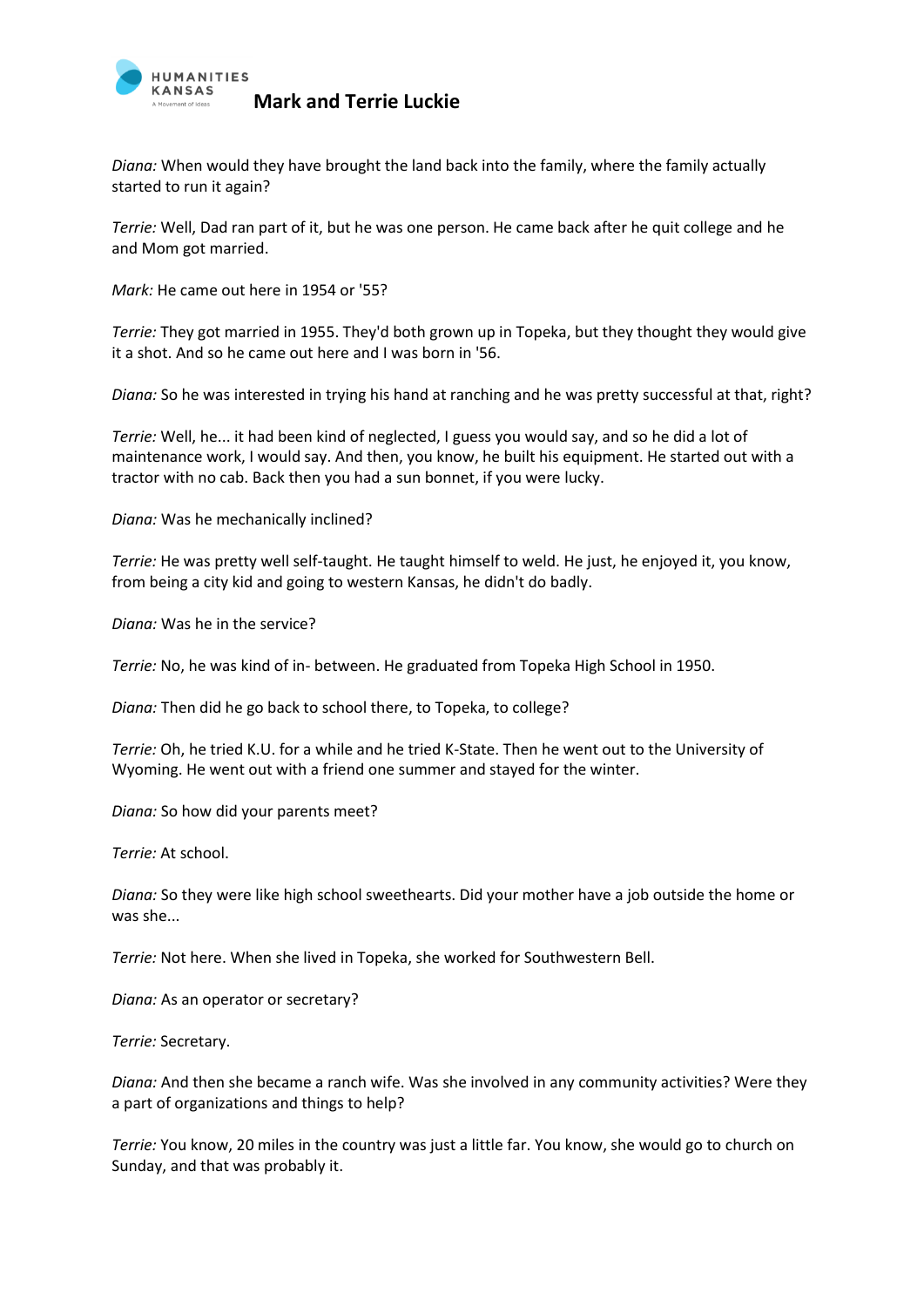

*Mark:* She had some social...

*Terrie:* She was in P.E.O and the 20th century and the things women did back then, you know, we didn't do 4-H, but she was a Girl Scout leader. And then she was really involved in driving my brother back and forth to football practice and basketball practice.

*Diana:* All the practices, but she had several talents, didn't she? She was very creative.

*Terrie:* Oh, you mean the flower shop? Well, that was later in life. Yeah, I don't think she really knew...

*Diana:* She didn't do any of that when you were younger. She was mainly just Mom?

*Terrie:* She cooked.

*Diana:* Did she have to cook for hired hands or just for the family?

*Diana:* You know, when we were kids, we really didn't have hired hands. We had... Oh, Ron Salyer worked for us when he was in high school in the summertimes and a few years when he was in college. That was about it, really, Dad didn't really have any help.

*Diana:* Talk about disasters, like snowstorms or tornadoes or floods or anything. Do you remember any in your lifetime there or any that they used to talk about?

*Terrie:* Anything prior to the snowstorm?

*Diana:* Like in '71.

*Terrie:* I was a seventh grader.

*Diana:* No, I was a sophomore.

*Terrie:* Well, I must have been a freshman. I remember that night, I had gone to the movie in Ashland with Mary Lee Haydock and Rhonda Stegman. Mary was going to stay all night with me. And after the movie, we left. Were you in town that night?

*Diana:* I don't remember being in town that night, probably, maybe.

*Terrie:* The snow started, but by the time we got to Sitka, it was getting serious. So we stopped at the weigh station, and there was somebody who lived there.

*Diana:* O'Blennes.

*Terrie:* Mary Lee went in and called her dad. We woke him up and told him we were going to go on. By the time we got to Rhonda's house, the ditches were the same level as the highway. The only way you could tell where you were was with the top of the fenceposts.

*Terrie:* So Rhonda had to take us on down to my house. My parents had gone down to Spearville to visit the Salyers and there were no adults there when we got home. They got home not long after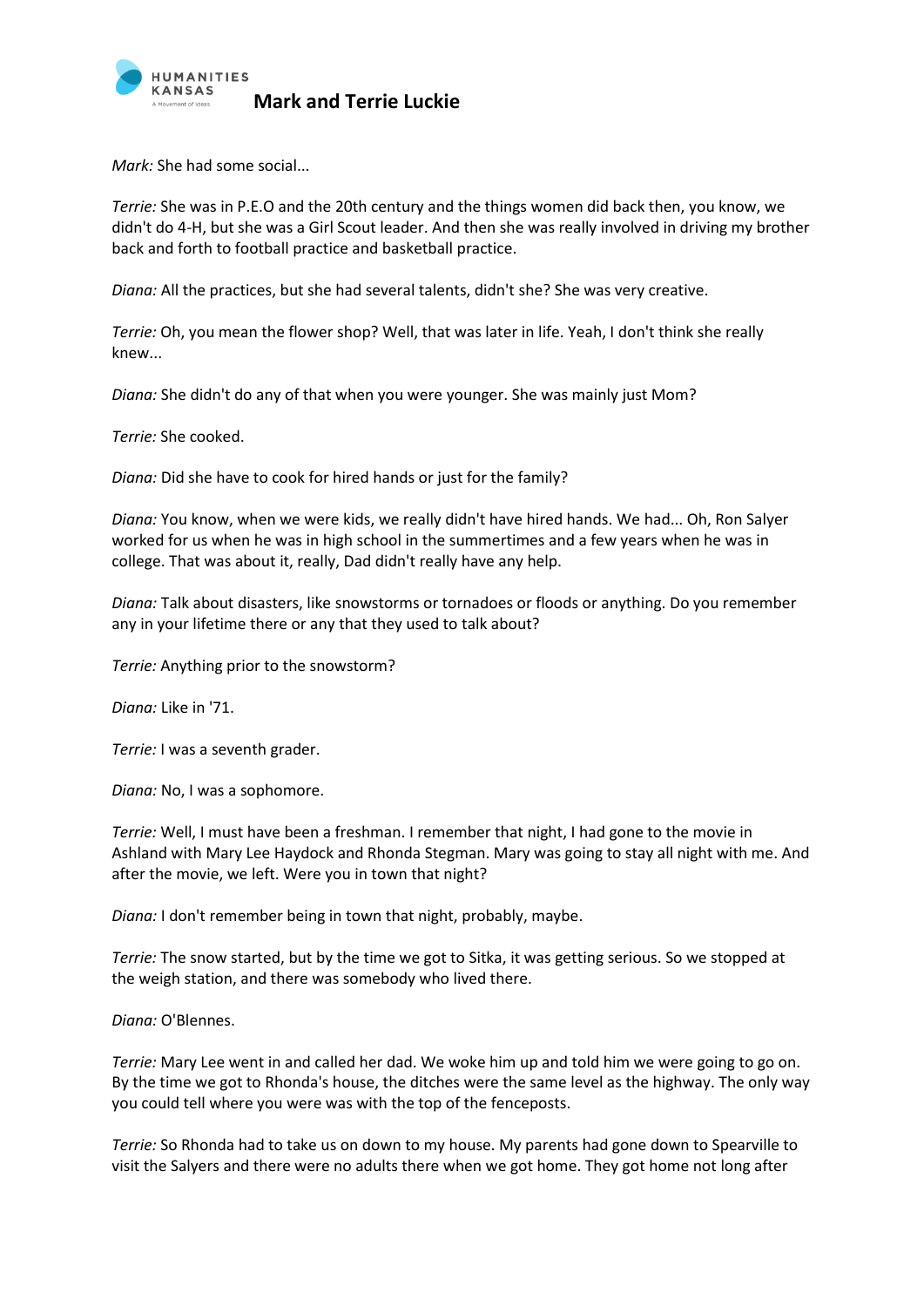

we did, driving in the same snowstorm. And Rhonda had, of course, to drive back home the two or three miles.

*Diana:* So were you pretty isolated at that snowstorm?

*Terrie:* Yes, we were, I think the phone worked.

*Diana:* Our phone worked.

*Terrie:* I remember someone in town calling to tell me something, but we were a little short on food. I remember my brother Mark was still... He was still a baby.

*Mark:* He was two or three years old?

*Terrie:* Yes. I can remember, Mom made, we never had this before and I've never had it since, but fried baloney? It was like whatever you had.

*Terrie:* Tom Salyer made his way out, it was a matter of the cattle were... they weren't starving, but they didn't have any water and they don't eat snow. And so the men are trying to get to the cattle to break ice. And it just wasn't possible.

*Diana:* Did they airlift any hay to them? Were you part of that, where they did the airdrop with the helicopters?

*Terrie:* I assume we did, Mark was part of that effort.

*Mark:* But that was out of Buffalo.

*Diana:* So where did you take feed to then?

*Mark:* I can't tell you.

*Diana:* You can't remember?

*Mark:* Well, I just... You know, unless you specifically say, "This here." All we were in charge of doing was loading and unloading.

*Terrie:* But you were on a helicopter.

*Mark:* Yes.

*Diana:* Where did they get the hay from?

*Mark:* Farmer stacks. That was when everyone had small squares. You take 15 high school kids, you can destroy a haystack with a big helicopter because you could load, you know, you could load every 15 or 20 minutes. They'd sit down beside it and we would just hand them in there and hand them out and they'd go drop them off.

*Diana:* So what do you think they could carry in a load each time?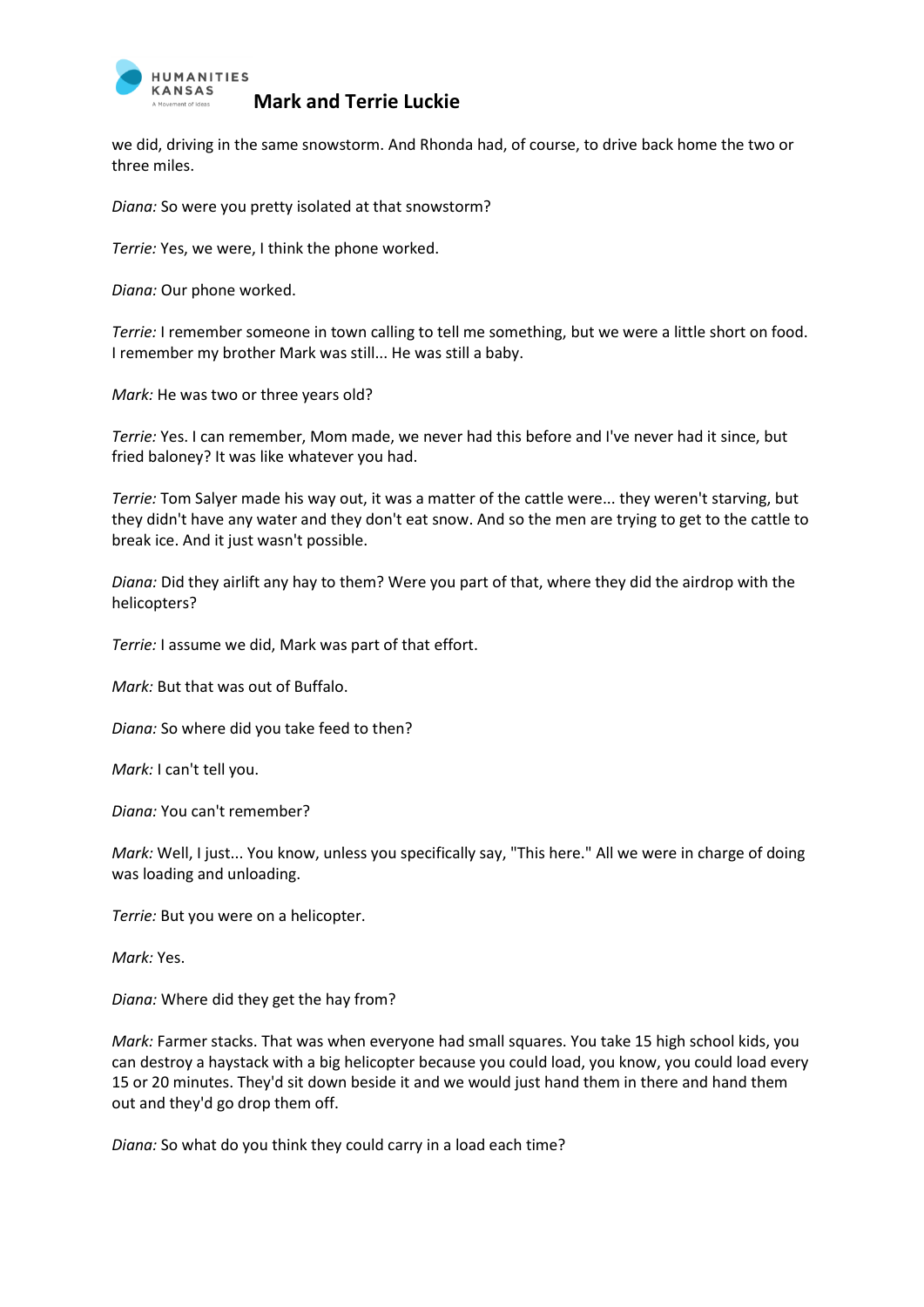

*Mark:* Close to 100 bales.

*Diana:* And then what, they just kicked them out?

*Mark:* They had a specific list of people who wanted their cattle fed and they would go to those pastures and dole out so many... But like Terrie said, I think it was more a lack of water than starvation.

*Diana:* So how long did that take? I mean, how long did they have to feed?

*Mark:* We were out of school a week.

*Terrie:* But I think we lost 13 head out of that, and that seemed like a lot back then.

*Diana:* It's nothing like what the Duvals lost on pigs, I guess.

*Terrie:* Yeah, nothing like that.

*Diana:* The snow went up underneath the sides of the the buildings and suffocated the pigs. They took high school kids out there to help dig out the pigs.

*Mark:* That was 50 years ago?

*Diana:* Yeah, long time. So do you remember any tornadoes?

*Terrie:* I remember getting in the basement a lot and we had a really nice big basement under that house.

*Diana:* But when it was when you were younger, in like grade school.

*Terrie:* Yes, and we also had a cellar on the place, and every year we opened up the cellar door and would sweep it out and knock down the spiders. I don't know if we'd ever go in there.

*Terrie:* My dad said my grandfather saw a tornado come by and blow down a house that would have been south of us on the hill, and he had just had the cowboys fill in the storm cellar with dirt because he didn't think, with that house's basement, he'd never need that cellar. So he saw that house blown away. And it was Bonvour's house, and they had to dig that cellar back out!

*Diana:* So any floods, did you see the river come up high?

*Mark:* We're not close enough to the river.

*Terrie:* It seems like it used to rain more.

*Diana:* Yes, so what about the big fire, how in 2017 did it affect your operation?

*Terrie:* You know, if it'd been just us, we would have felt we were impacted a lot, but compared to what other people lost, we...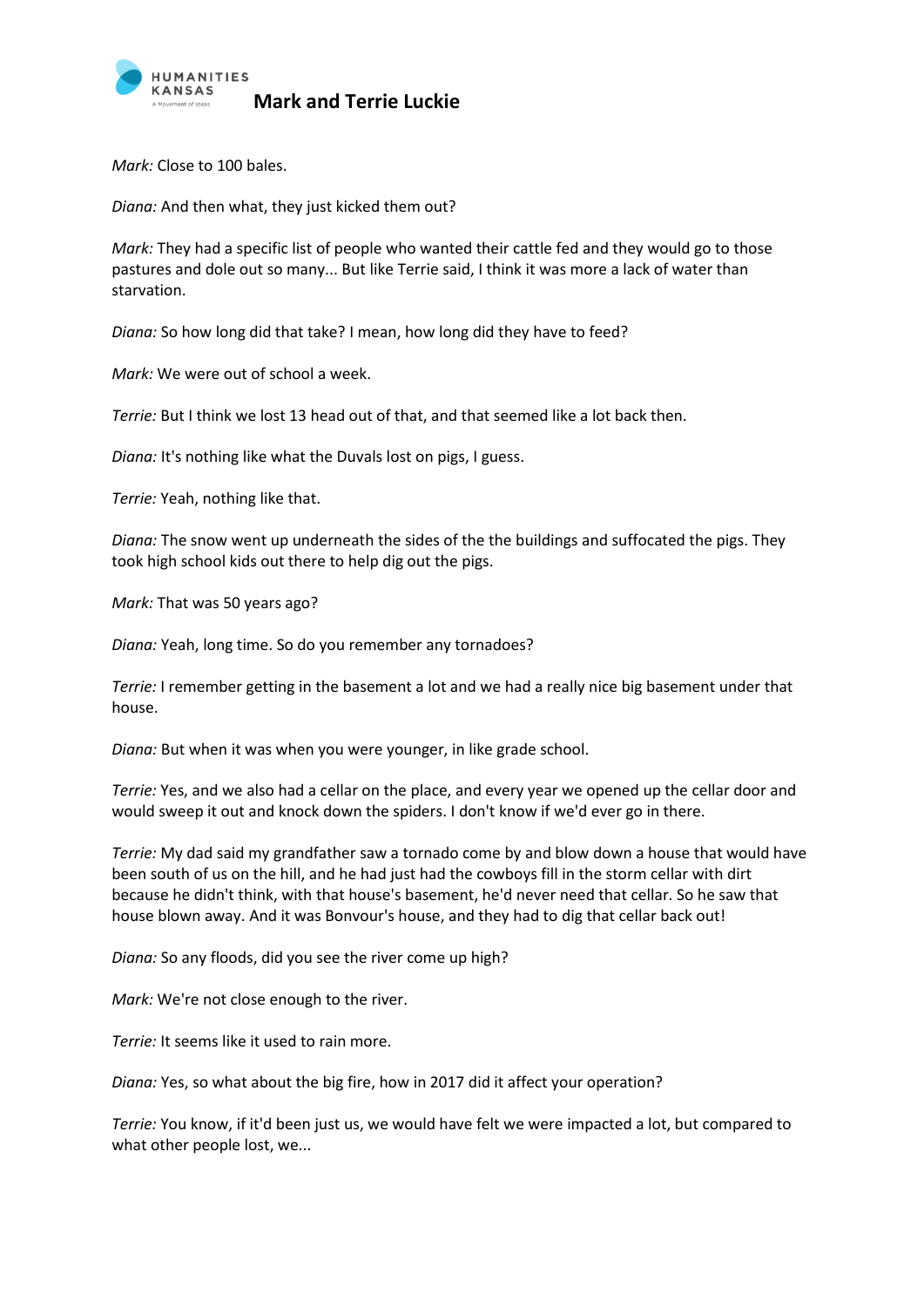

*Diana:* Yes. Did you lose cattle?

*Mark:* We lost a few baby calves, and the main reason is they were standing on black ground and we had to move them. They weren't very old and we walked them home about five miles and put them on wheat pasture. Stress... We lost a few babies.

*Diana:* Did you have to have alternative feed then? Did you lose a lot of grass or did your grass come back pretty well?

*Mark:* We lost about 12 out of 17,000 acres, but if you remember it started raining right after that and we weren't totally out of grass and we put a lot of our cows... We dedicated the whole wheat pasture and the whole wheat crop to keeping our cows alive. So by the time that wheat was finished being grazed, we were back in the ranch business.

*Diana:* And the wheat that year was pretty good.

*Mark:* We don't know, we put it all through cows.

*Diana:* Well, it looked like it was going to be good. How has your current operation changed since you began, like 40 years ago?

*Mark:* Well, when I went to work for Terrie's dad, he had just shy of 200 cows and 600 acres of wheat. And now we farm about 2,500 acres and have 900 cows. We didn't feed cattle in the feedyard back then, we do now. Like I said, I remember the first time we ever raised a calf crop that weighed 600 pounds, and I thought that was a phenomenal goal, but it's easily attained now.

*Terrie:* I think you asked the question about when we took back all the land we were leasing, did we cover that?

*Diana:* No.

*Terrie:* Well, Mark went to work in 1975.

*Mark:* October of '75.

*Terrie:* In '82, my grandmother was doing some estate planning and she decided to incorporate the ranch. And so in '82, we took all the land back and suddenly we had to stock all that land. And that was an adjustment. About that time you did get a hired hand, someone to help you.

*Mark:* Yes.

*Diana:* So how's your equipment changed through the years?

*Mark:* Oh, my. When I went to work for John, we had a 4020 John Deere, which was 95 horses, and we had a 4430 John Deere, which was 125 horsepower, the 4020 had no cab, at times when it was really hot in the summertime, we would run the tractor with the air conditioner... We would never shut it off. We would run it 24 hours a day. John would run it. Johnny would run it, and then I would run it in just in shifts.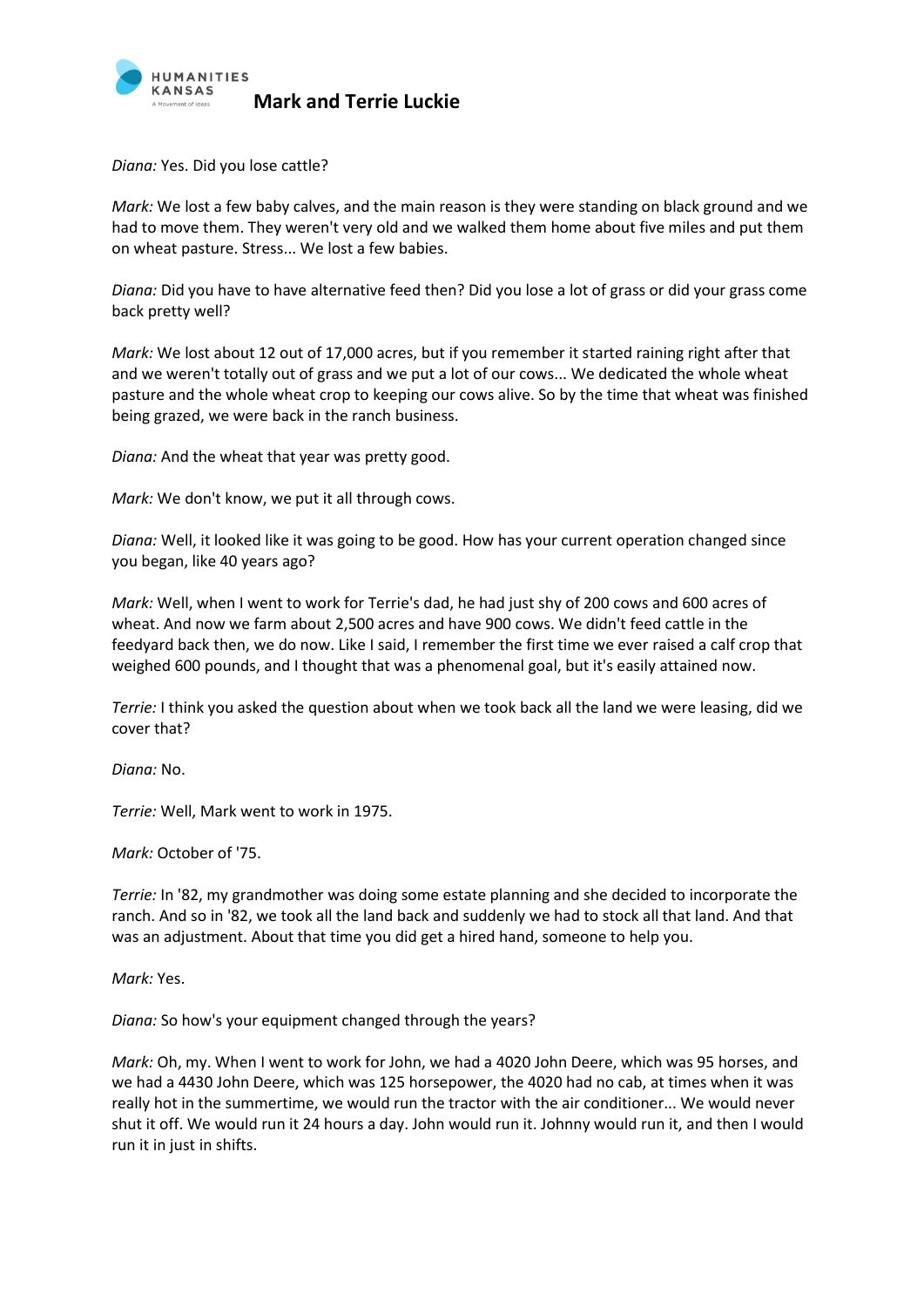

*Mark:* Now we have 400 horsepower tractors with... We had a 15 and an 18 foot sweep, and we do a lot of no-tilling now, so the sprayer has 100 foot booms. So it's changed tremendously.

*Terrie:* So I can remember, I think I was a junior in high school when we had a family meeting and Dad was going to buy his first tractor with a cab on it and it was a big deal.

*Diana:* So do you have several people in your establishment that are dedicated to the cattle and several people dedicated to just the farming?

*Mark:* Basically, that is correct.

*Diana:* Do they have to switch back and forth sometimes?

*Mark:* Oh, yeah, everybody's got to fill in the gaps. But we have one man who's basically dedicated to the farming end of it and one man with help on the cattle end of it.

*Diana:* Do you find they're better employees if they like what they're doing?

*Mark:* If they're a farmer, it's they don't care about cattle. If they're cowboys it's a little hard to get them to drive a tractor. And I don't know why that psychology is there, but it's always been there.

*Diana:* It has, hasn't it. In cattle, has the medical needs and the way that you doctor changed since the time that you started?

*Mark:* There's a lot of drugs that are not on the market anymore that were useful, I don't know whether they were beneficial to human nature. I mean, there's drugs that I wished I had on a daily basis.

*Diana:* That would improve how your cattle were doing.

*Mark:* Yes. Mainly antibiotics, and antibiotics, you know, when I went to work for Terrie's dad, a bottle of terramycin or a bottle of penicillin, was about all you had. We went through a lot of antibiotics since then, they've taken some of market. But I would venture to say you might have trouble finding 1,000 cc's of penicillin for livestock in this town right now, and penicillin used to be The Answer.

*Diana:* Do you do most of your own doctoring? Or do you use the vet a lot?

*Mark:* We do most of our own doctoring. It's under the supervision of the Fed, but, yeah.

*Diana:* But basically, you do it yourself, right?

*Terrie:* He's capable of doing his own , \_\_\_\_\_\_\_\_\_\_\_\_\_\_\_\_\_\_\_\_\_\_\_\_\_\_\_\_\_\_\_.

*Mark: But that's a semon evaluation rating service exam???????* 

*Diana:* So do you keep your bulls a long time or get rid of them after so many years?

*Mark:* We go through a lot of bulls. It seems like we go through too many bulls, but we have on the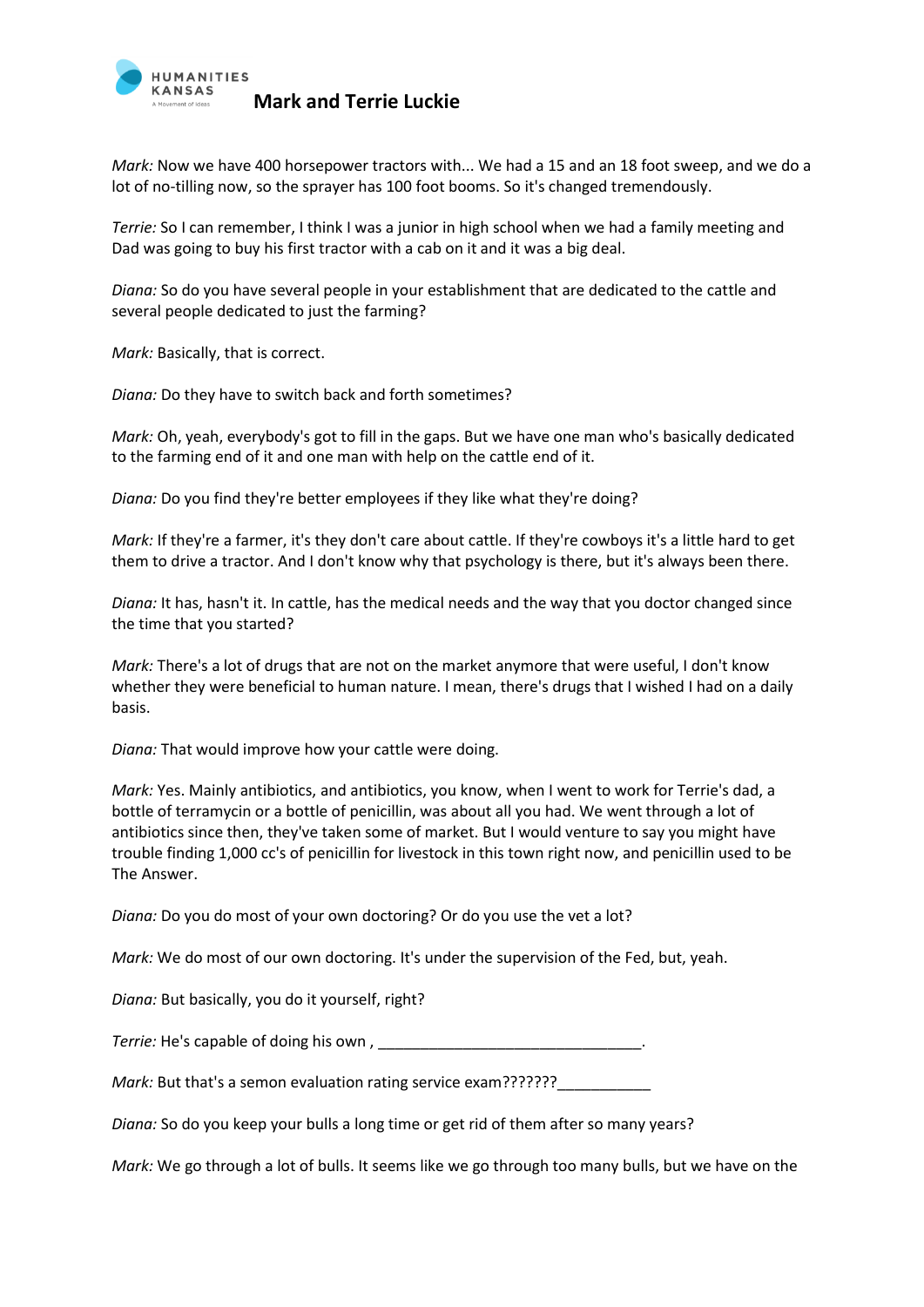

either side of 50 bulls, so. When you grow up and you've got six bulls, that's oh, yeah, once in a while you lose one. When you got 50, it seems like one of them is hurt all the time.

*Diana:* And how do you check on your cattle? Do you use horses or three wheelers or four wheelers or a combination?

*Mark:* We use horses, side-by-sides, four-wheelers.

*Diana:* What determines what you're using? Is it the lay of the pasture or where the cattle are?

*Terrie:* The person.

*Diana:* How they like to...

*Terrie:* How old they are!

*Diana:* So any trouble with neighbor's cattle getting in with your cattle and having problems with fences?

*Mark:* If we ever had a problem, the fire of '17 eliminated a lot of fence problems in Clark County. There's extremely nice faces in Clark County. Now, if it didn't burn and the government didn't help you build a new fence, no, they're just like they were. But there's lots of nice fences in Clark County anymore.

*Diana:* So that kind of helps with...

*Mark:* Yes, that keeps the migration down on the neighbor's cattle. We don't have neighbor problems per se. We have good neighbors.

*Terrie:* We've always tried building a good fence, too.

*Diana:* Did they partner with the neighbors on building the fence?

*Mark:* Usually, but once in a while we've had a neighbor who just can't afford it. Or didn't feel like he wanted to do it. I wouldn't say much about it.

*Diana:* How would that work, if you partner with somebody?

*Mark:* You basically build the fence and split the cost.

*Diana:* Like one person builds it or you build it together?

*Mark:* We've done all of it. The old rule of thumb is you walk up to the middle of the fence and the right hand side is yours. Everybody agrees with it, and there's never been as far as property, the lines and all that, there's not that big a deal. You know, if you move a fence two feet or three feet, it's not that many acres.

*Diana:* So what do you use for gates? Do you use cattle guards, or do you have actual gates?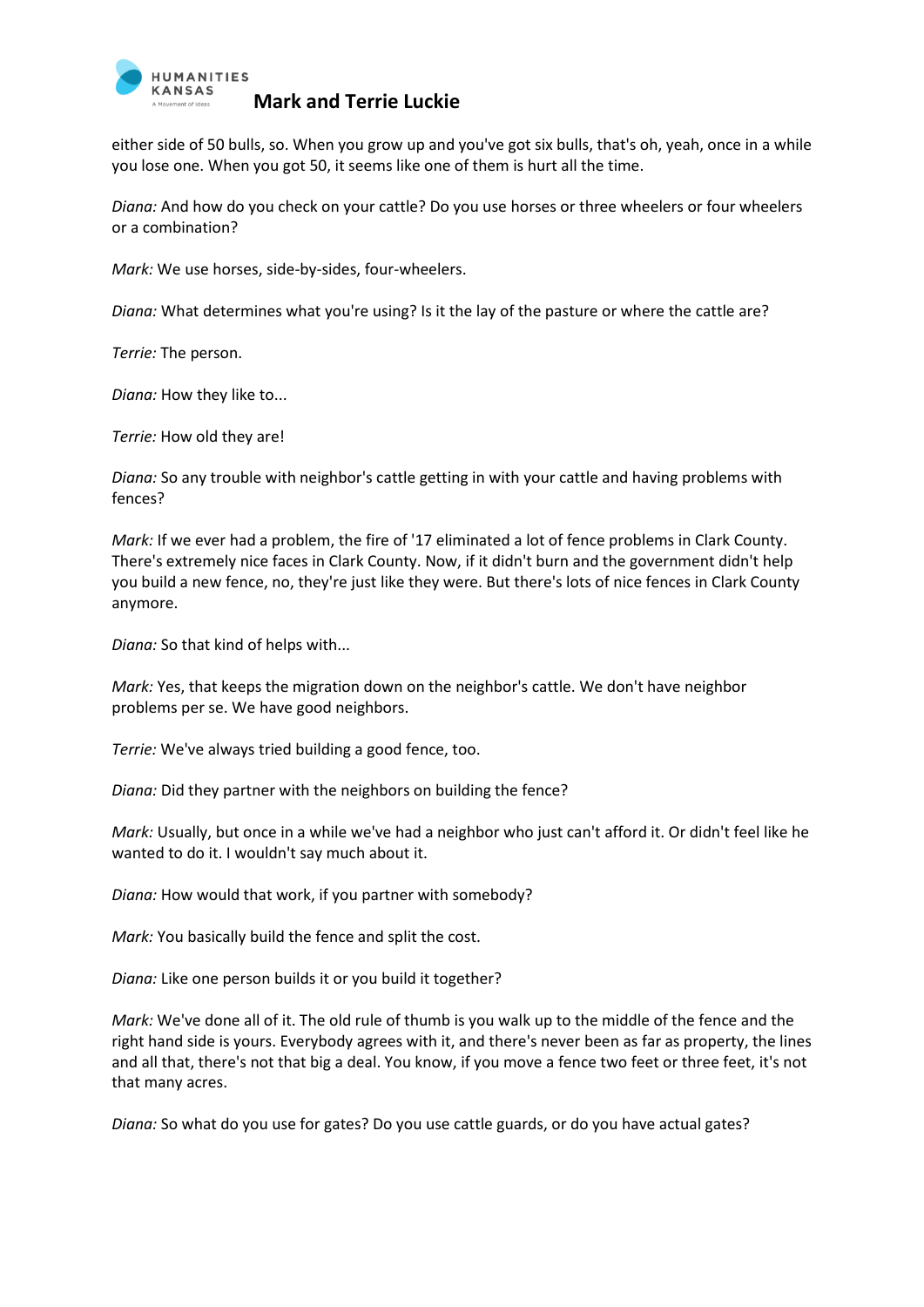

*Mark:* We have a lot of cattle guards, and we have steel pipe gates and we have wire gates. We have all of the above.

*Terrie:* Yeah, he's lucky to have a lot of oilfield activity. So we've got a guy that traded for a lot of cattle guards. He didn't like opening gates, anyway.

*Diana:* So you have a lot of grass, do you have some management tools that you use to make sure that your grass is always in tip-top condition?

*Mark:* Oh, we have. Routinely, we don't spray for weeds and whatnot, but we have in the past. We give our cows plenty of room. You know, we used to give them 14, 15 acres, now we're up to 20. But the cows are bigger, and bigger cows are going to eat more grass. So they require a bigger...

*Diana:* You rotate from all the pastures? Do you leave some of them down.

*Mark:* No.

*Terrie:* We space the windmills.

*Mark:* We basically take care of 40 windmills. About half of them are solar powered anymore, solar pumps. We do have some concrete reservoirs that store water.

*Terrie:* They were built by my great grandfather and have been maintained all this time.

*Diana:* So about how many do you have, do you know? The concrete reservoirs?

*Mark:* Seven, 12, 16, 22. Those are numbers of windmills that go with a reservoir. I was just counting the numbers off that have reservoirs.

*Terrie:* All the windmills are numbered, so that you can tell when somebody needs to go fix one.

*Diana:* Which which one to go to?

*Terrie:* Which windmill you go to.

*Diana:* So they have to have a map of the ranch, so they know just exactly where they're going.

*Terrie:* Yes.

*Diana:* So do you have a lot of breakdowns on your solar windmills or on your old fashioned ones any more?

*Mark:* Not anymore than the windmills themselves.

*Mark:* Yeah, I've got solar wells that haven't been out of the ground in five years and I've got windmills that haven't been touched in four or five years. They all require maintainence.

*Diana:* Do you have trouble with not being able to pump water because it's cloudy with the solar?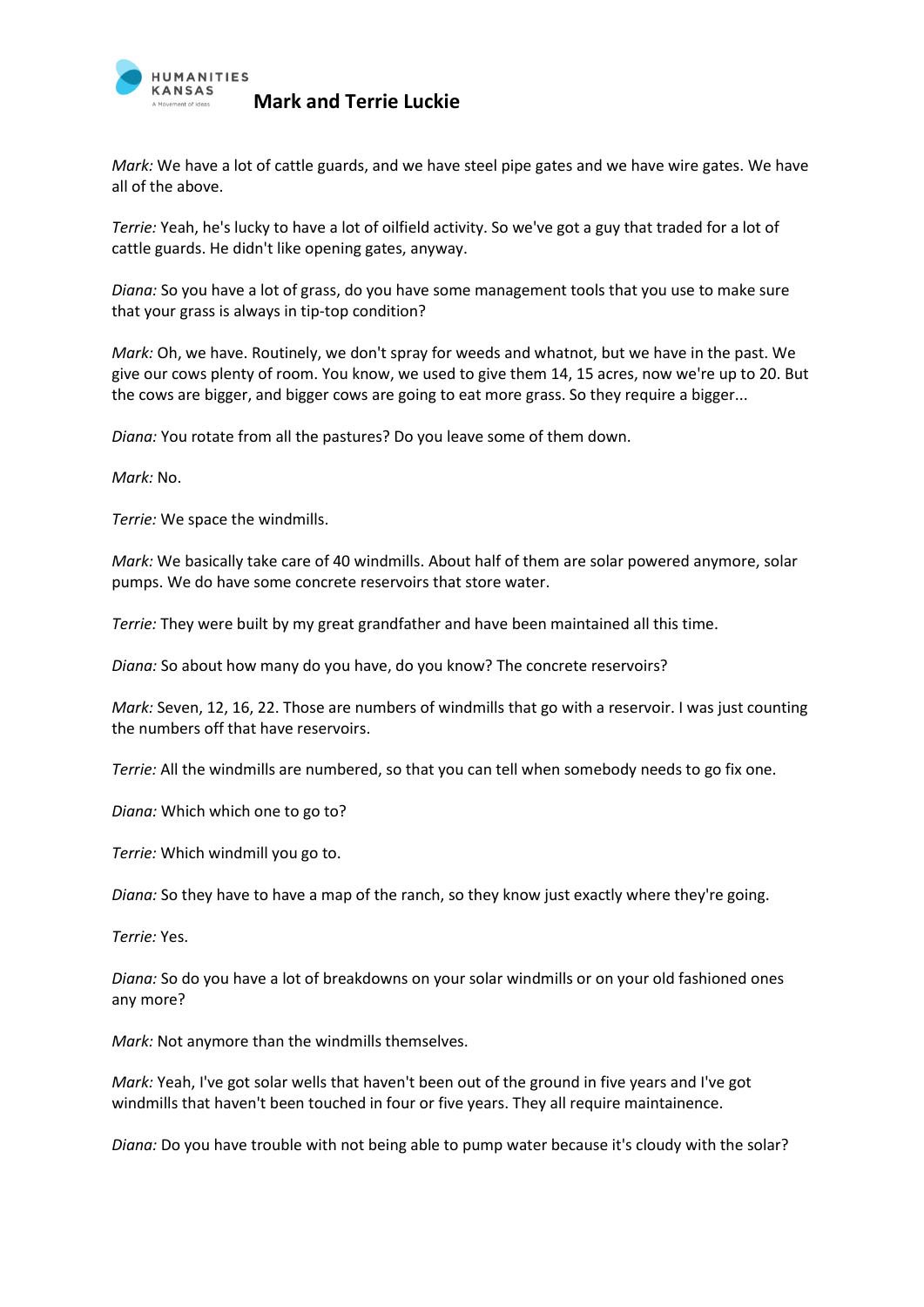

*Mark:* I converted a windmill six months ago to a solar and in hindsight, I kind of wish I hadn't because the windmill pumped every time the wind blew. With the solar well, it's only pumping when the sun is out. And it's not keeping up like I'd like to see it. But we're challenging it right now. We have more cattle in there than what we should have, and that will change within 30 days.

*Diana:* So do you have to carry water to them sometimes?

*Mark:* Yes, we've probably hauled more water this year than we ever have since I've been on the ranch.

*Diana:* So in all the years that you've been on the ranch, looking back, what's the smartest thing you ever did?

*Terrie:* Marry me.

*Diana:* That was good.

*Mark:* There is no good answer for that.

*Mark:* And what would you change if you could?

*Terrie:* We need more rain, can you work on that one?

*Diana:* Yeah, we'll try that will address that.

*Mark:* When you said "manage grass", I did leave something out. We do a good amount of prescribed burning for weed control and brush control and it improves the grasses.

*Diana:* Do you have cedars?

*Mark:* No, we do not. We have a sprinkling of cedars down along the creek, but that's about all. And we've got cedar tree rows, we should have cedars, but for some reason we don't, and we didn't lose our tree rows in the fire of '17. Lots and lots of people lost cedar tree rows. And cedar tree rows, if you've ever seen one burn, you'll never forget it.

*Terrie:* The tree rows were planted by my dad and Jim Bisel.

*Diana:* Do they do the soil conservation program to plant trees?

*Terrie:* When Dad and Jim Bisel were waiting for the tree planter, the contraption they used to plant them, Henry Gardiner was planting the tree rows around the new high school. So we were waiting in turn to get that. Everyone was planting trees at that time.

*Diana:* Did they have trouble keeping them alive?

*Terrie:* It must have rained.

*Mark:* The last tree rows we established, probably would have been in the... When did Jessie graduate high school? '94? The late 80s is the last year and we used filter fabric and used drip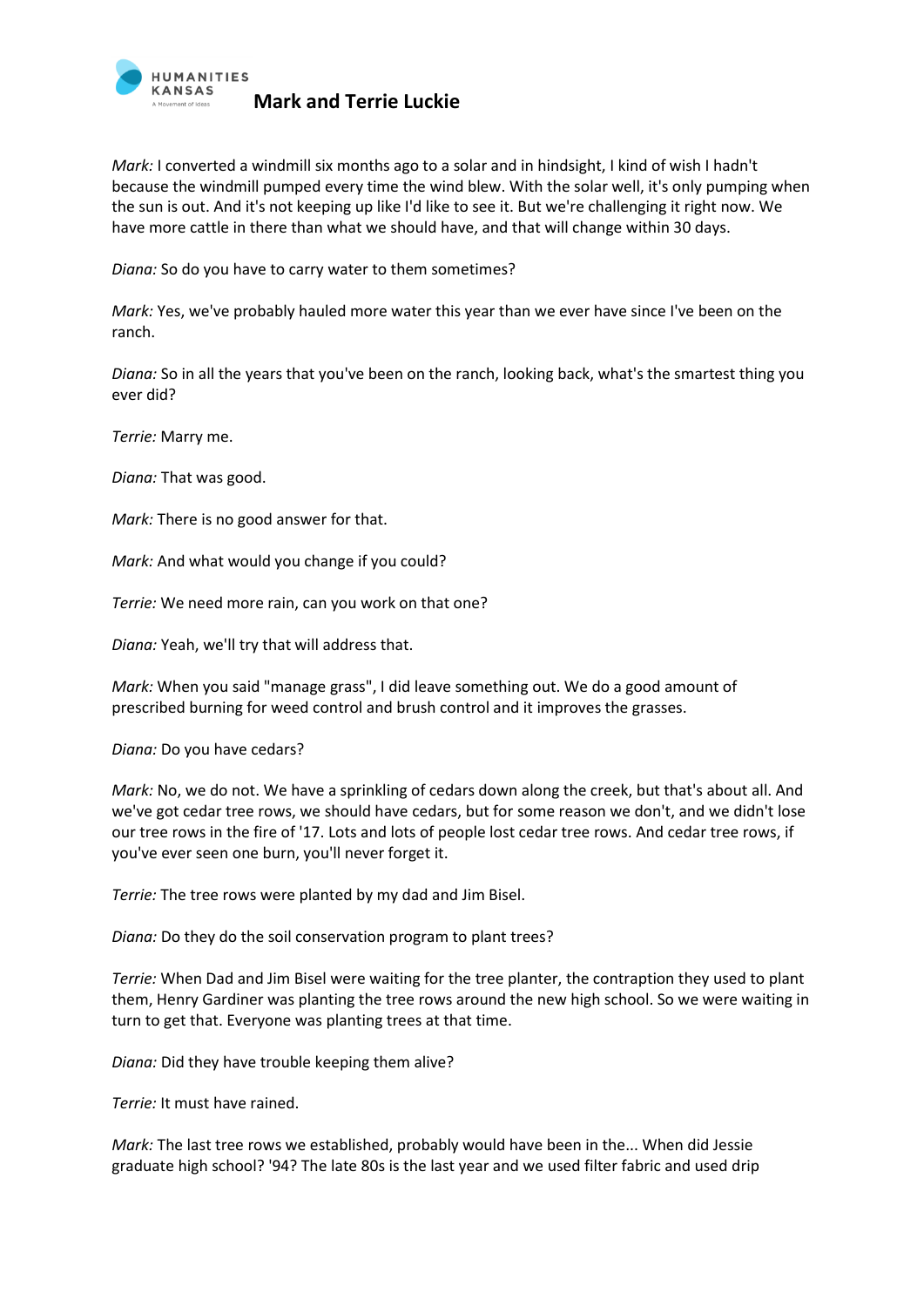

irrigation on them, and those are excellent tree rows. The tree rose that John planted back in the 50s, 60s, they're about worn out.

*Diana:* So are you considering replanting them? Is it as necessary as it used to be?

*Mark:* Yes, it is. If you're on a big brisk, windy day and the wind's coming out of the north, and it's really raw, you can get on the upwind side of the tree road, and be miserable. You can get on the down side of the tree row and really be a lot more comfortable.

*Diana:* So you have trees that protect your house?

*Mark:* That's where I'm talking about, that's our tree row.

*Diana:* You have a different house than what you started out with, did your folks build your house for you when you moved back, when you started on the ranch?

*Terrie:* No, we lived in the old Nicholson house.

*Mark:* That was the original house on the ranch.

*Terrie:* And someone told me they built everything from the house to the chicken house.

*Diana:* Was it one story?

*Terrie:* Yes. It was pretty basic. And then we decided to remodel the old bunkhouse, which was a brick building with a green tile roof like the big house, and we lived there about six months before we had a gas leak and it burned down.

*Diana:* Where did you live while you were getting it done?

*Mark:* We moved a mile south on the highway, C.B Rohrer's house. And then we had this house built in Mound Ridge and they brought it out and set it on our basement

*Diana:* Did you have to build the basement or was it there previously?

*Mark:* We had the basement poured.

*Diana:* What did you learn most from having your house burn down? I mean, what kind of takeaways?

*Mark:* Save your pictures. Everything else can be replaced, but save your pictures.

*Terrie:* It was just material stuff. Our kids got out. Everybody got out, but it was a big deal. When you have is your underwear and the nightgown you have, it's a big deal. It's a lot to replace.

*Diana:* Did you have trouble remembering or knowing what you had?

*Terrie:* Not at all.

*Mark:* Because we'd only lived there six months. We had just moved.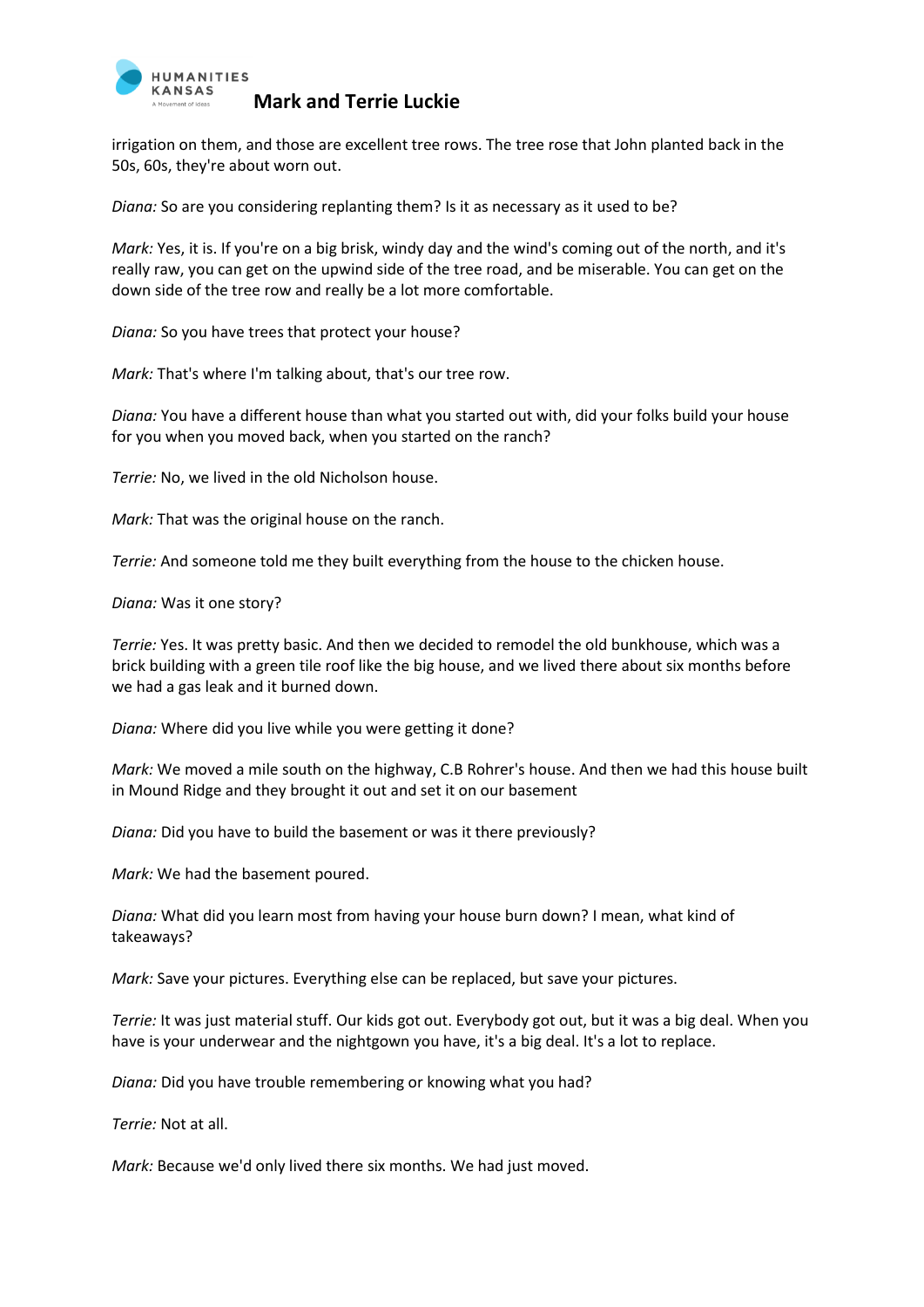

*Diana:* So it was easy.

*Terrie:* It was pretty fresh. Yes.

*Diana:* So you didn't have any trouble knowing what was in the drawers or anything like that?

*Terrie:* I did not.

*Diana:* So how are you preparing for another generation to run your operation? Is that part of the estate planning that your grandmother did, did she pretty much set that up? Do you have a good succession plan?

*Terrie:* Well, we worked on a succession plan for a long time now and I guess we are turning it over to the next generation, not only Jesse, as our son who lives there, but as my cousins, who live in Kansas City.

*Diana:* So your operation is a corporation, right, so you have corporate meetings and stuff that actually decides what everybody's going to do. How often do you have a corporate meeting for the ranch?

*Terrie:* We used to have them at least twice a year and then we can we have phone meetings too. Especially since Covid.

*Diana:* So how has the coronavirus affected how you do your operation?

*Terrie:* Not much.

*Mark:* Not right now, we've had one employee test positive for Corona, and he basically, if he felt like coming to work for two weeks, he did, but we gave him a job that he could do by himself. So he could isolate himself off and we may or may not have more Coronavirus run through the ranch.

*Diana:* What about going in and picking up supplies or anything? Are you pretty much self-sufficient or do you have to go get feed?

*Mark:* The feed is delivered by semi-loads and I suppose the thing that I have to go do is when they basically shut things down during the first of the Coronavirus, we had to make arrangements for somebody to make lunch. So we've eaten a lot of ham sandwiches.

*Diana:* So you used to go to the cafe for something.

*Mark:* But when everything was closed up...

*Diana:* That wasn't an option.

*Mark:* That wasn't an option.

*Diana:* So is there anything we've left off? Anything you'd like to say?

*Terrie:* Was this trying to record history or current work or what it was your goal here?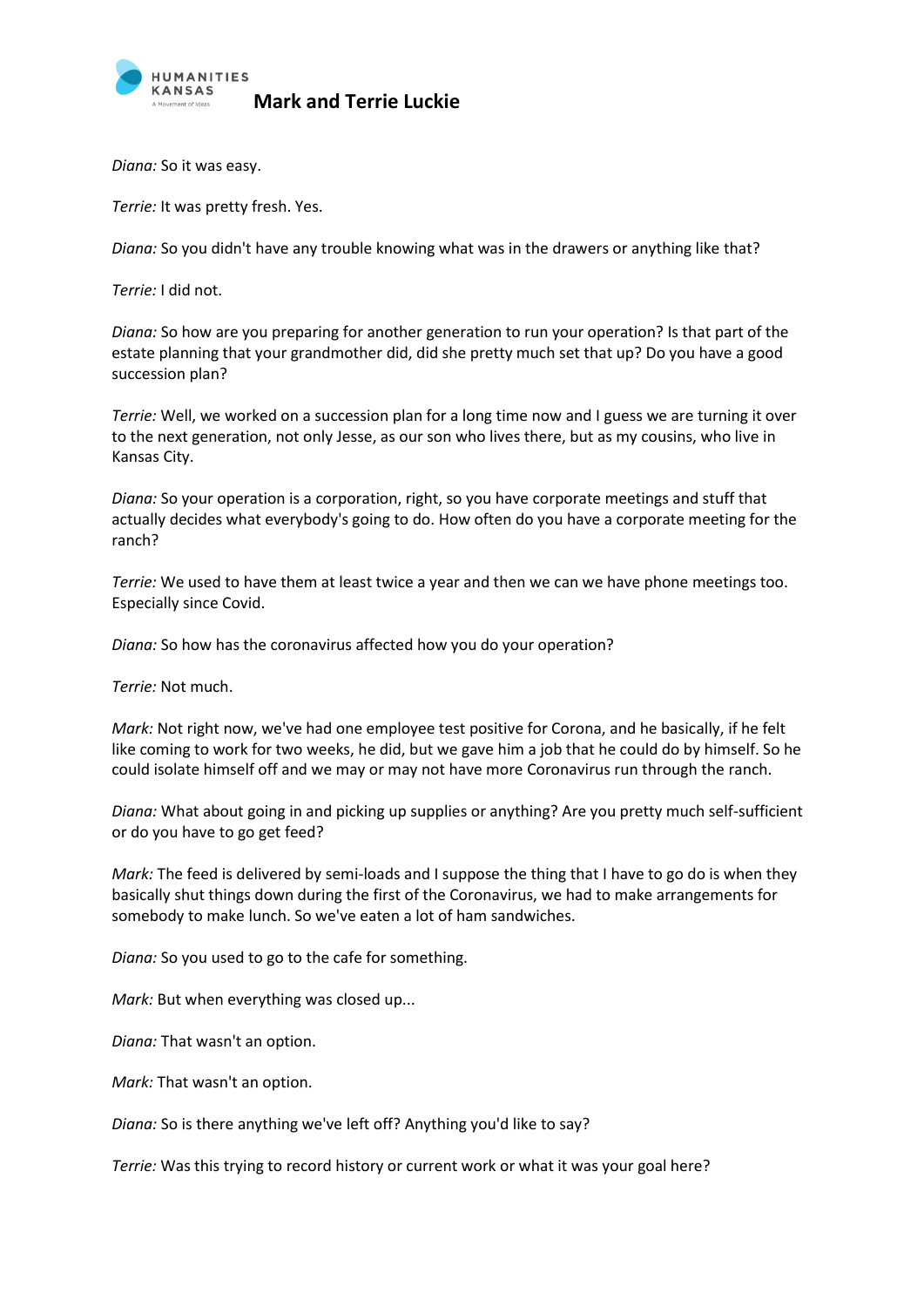

*Diana:* The topic was cattle ranching in Clark County since 1920. So most of us haven't been around that long, but we've been involved in cattle ranching for 40 or 50 years of our lifetime.

*Mark:* We have been here a little longer.

*Terrie:* Our experiences have as much historical value as the stuff that went before, you know, we maintain the land. There hasn't been much change in the people here, although in other parts of the county, older families that have been here aren't here anymore and new families have moved in. So that's another challenge.

*Terrie:* You know, I mentioned our neighbors, you started on the neighbors, and we didn't draw that out.

*Mark:* And you know, something that's that I've noted that has really changed in my work history on the ranch is the Peruna School, which was south and east of our house, and the Willard School, which was south and west of our house.

*Mark:* We had enough neighbors when we moved out there that each of those schools would have a once a month card party and it was potluck. There was people playing dominoes, there were just people playing pitch, there was kids running around. And all of those neighbors are gone. They've passed away. Mostly passed away as opposed to moved to town. And, you know, if you ran out of gas or had a flat, and you didn't have the right equipment to change it, you had to walk a mile. Now you can walk six, seven miles and never see a neighbor.

*Mark:* Like from our house. You start down the road and there was Victor and Edith Harmon, Jim and Nancy Bart. Now Jim and Nancy's daughter lives there, but you go on over the hill and Harry and Mary Painter and then you go south and Wayne and Leona Bates, and Dean and Ava Painter, and the Hieronymous's and the Pullards. There's just no one out there anymore.

*Diana:* And there's nobody really north of you either.

*Mark:* No.

*Terrie:* There never has been.

*Mark:* Well, the Harper Ranch.

*Diana:* Yeah, that's about the closest, someone at the Harper Ranch.

*Terrie:* You can think about the kids that used to ride the school bus with us. Those homes are not there.

*Mark:* And that's something that has really, really changed in "our neighborhood", is the lack of people.

*Diana:* So what do you think the future of farming/ranching in Clark County is?

*Terrie:* It's kind of scary when you think about all of the state hunters buying the land for prices local people can't afford.